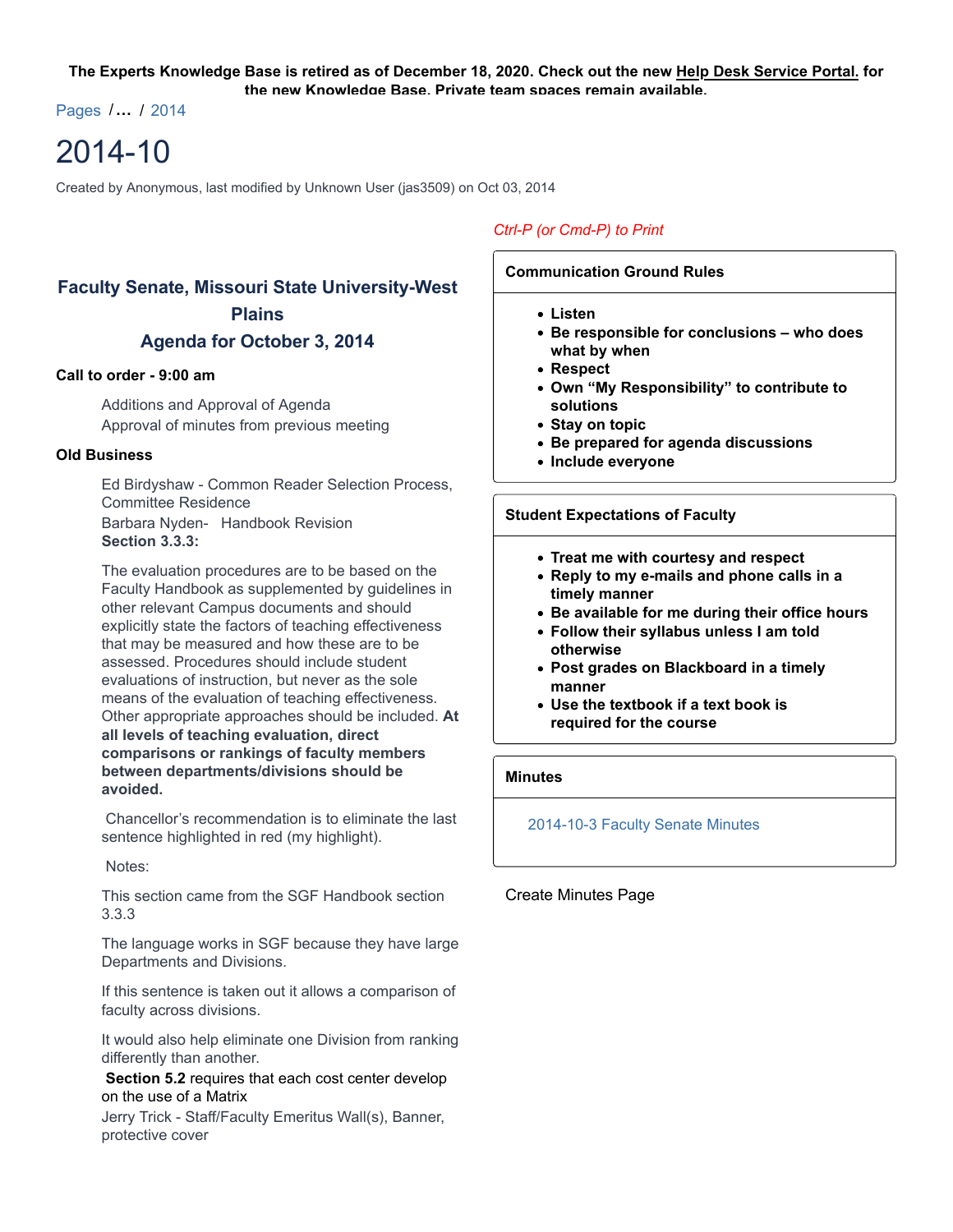#### **New Business**

Pam Tate, Chulapol Thanomsing - Map-Works Academic Updates (9:15- 9:30) Springfield will be offering a Bachelor's Degree in General Education HLC Institutional Actions Council will make a decision on campus approval for on-line AA Degree on Oct. 27, 2014 Barbara Nyden- RPT Committee Selection Debra Mayers - RPT Academy (Friday 10-17-14 from 1:00-3:00 in M112) MSU System Budget Committee Representatives (2) our campus Budget Committee academic representation: past, present Faculty Senate Chairs, 2 Springfield Reps, and all Division Chairs *Meetings will be confirmed in advance and*

*will occur on Oct. 9, Oct. 16, Oct. 30, Nov. 13, and Dec. 4, from 2:00-3:30 p.m. in Lybyer 208.* These are Thursdays.

Campus Security Authority (CSA) include all Faculty sponsors of student organizations. Must complete Title IX training between Oct. 1- Nov. 1 Contact Brenda Malkowski for questions Development of "Credit by Assessment" will be occurring. contact Sheila Bowen- Looney Hall MaryAnn Mutrux - Per Course Concerns

#### Committee updates:

Gary Phillips - Assessment Committee Leigh Adams - Curriculum Committee Phil Howerton - Faculty Evaluations Committee Barbara Nyden - Handbook Committee Gary Phillips - Public Affairs Joyce Jennings-Pineda - Institutional Analysis **Committee** Jerry Trick - IDS Info. (Friday 10-3-14 at 1:00 in T210)

#### **Announcements - right-click to open links**

Jacob Poulette - West Plains Game Developer Meetup Faculty Emeritus Recognition has been rescheduled to Nov.12 (WED.) 2:30-3:30 Oct. 15 deadline to submit assessment reports to Div. Chairs

#### **University Updates**

Chancellor's update: Chancellor Bennett Dean's update: Pat Walsh representing Dennis Lancaster

#### **Closed Session**

Faculty Concerns/Discussion/Requests

# **Adjourn**

# **Unable to render {include} The included page could not**